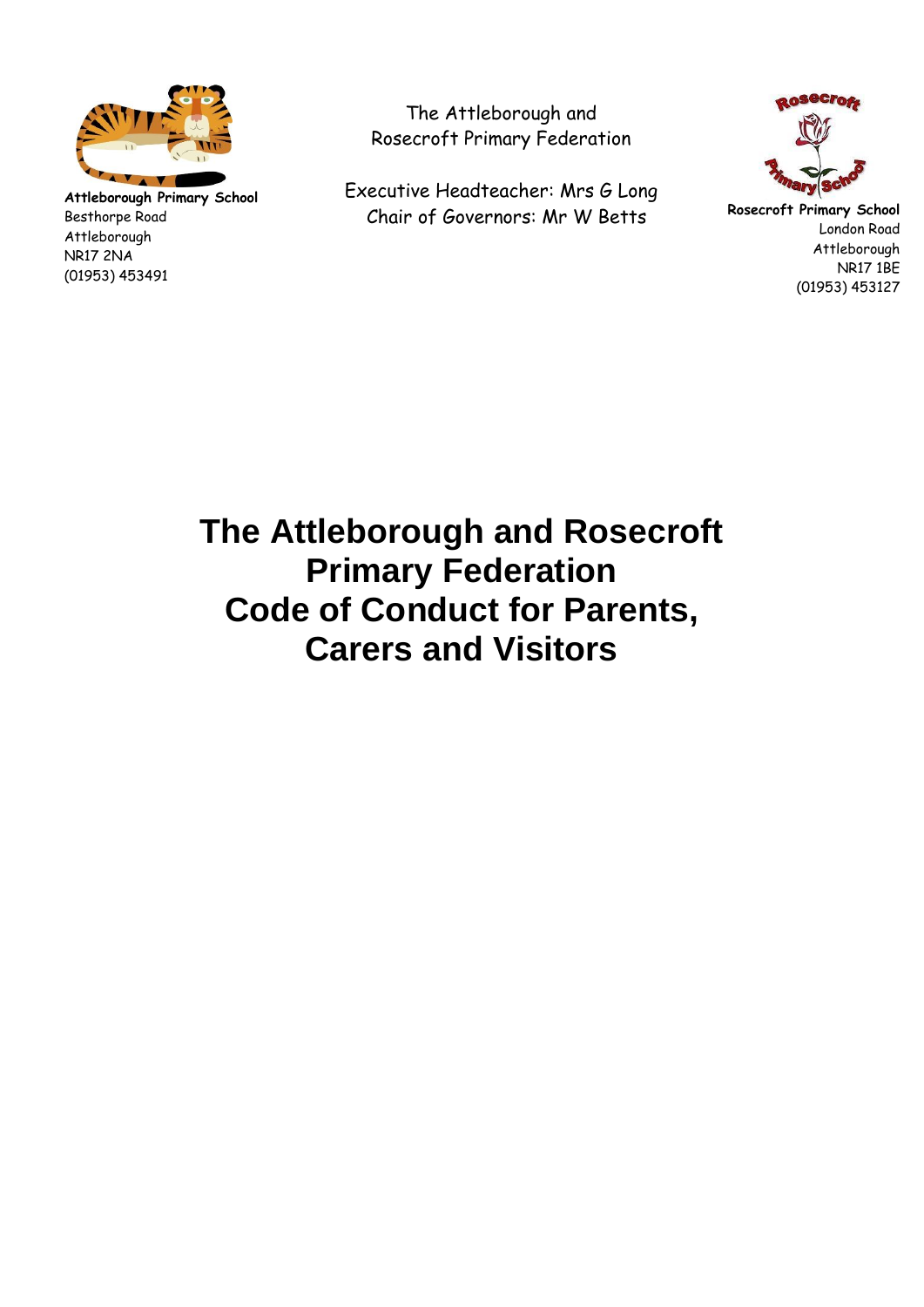The Attleborough and Rosecroft Primary Federation are very proud and fortunate to have a very dedicated and supportive school community. At our schools, the staff, governors, parents and carers all recognise that the education of our children is a partnership between us.

We expect our school community to respect our school ethos, keep our schools tidy, set a good example of their own behaviour both on school premises and when accompanying classes on school visits.

In addition we also expect our parents, carers and visitors to keep our children safe by adhering to the school's request to park safely outside the school gates during morning and afternoon collections.

As a partnership we are all aware of the importance of good working relationships and all recognise the importance of these relationships to equip our children with the necessary skills for their education. For these reasons we will continue to welcome and encourage parents and carers to participate fully in the life of our schools.

The purpose of this code of conduct is to provide the expectations around the conduct of all parents, carers and visitors connected to our schools.

We are committed to resolving difficulties in a constructive manner, through an open and positive dialogue. However we understand that everyday misunderstandings can cause frustrations and have a negative impact on our relationships. Where issues arise or misconceptions take place, please contact your child's teacher, who will be available to meet with you and go through the issue and hopefully resolve it. Where issues remain unresolved, please follow the school's complaints procedure. This is available on the school website or a copy can be requested from the school office.

This code aims to clarify the types of behaviour that will not be tolerated and seeks parental agreement to these expectations.

The code of conduct also sets out the actions the federation can take should this code be ignored or where breaches occur.

## Behaviour that will not be tolerated:

- Disruptive behaviour which interferes or threatens to interfere with any of the schools normal operation or activities anywhere on the school premises.
- Any inappropriate behaviour on the school premises.
- Using loud or offensive language or displaying temper.
- Threatening in any way, a member of staff, visitor, fellow parent/carer or child.
- Damaging or destroying school property.
- Sending abusive or threatening emails or text/voicemail/phone messages or other written communications (including social media) to anyone within the school community.
- Defamatory, offensive or derogatory comments regarding the school or any of the pupils/parents/staff/governors at the school on Facebook or other sites
- The use of physical, verbal or written aggression towards another adult or child. This includes physical punishment of your own child on school premises.
- Approaching someone else's child in order to discuss or chastise them because of the actions of this child towards their own child. (Such an approach to a child may be seen to be an assault on that child and may have legal consequences)
- Smoking, taking illegal drugs or the consumption of alcohol on school premises. (Alcohol may only be consumed during authorised events)
- Dogs being brought on to the school premises. (other than guide dogs)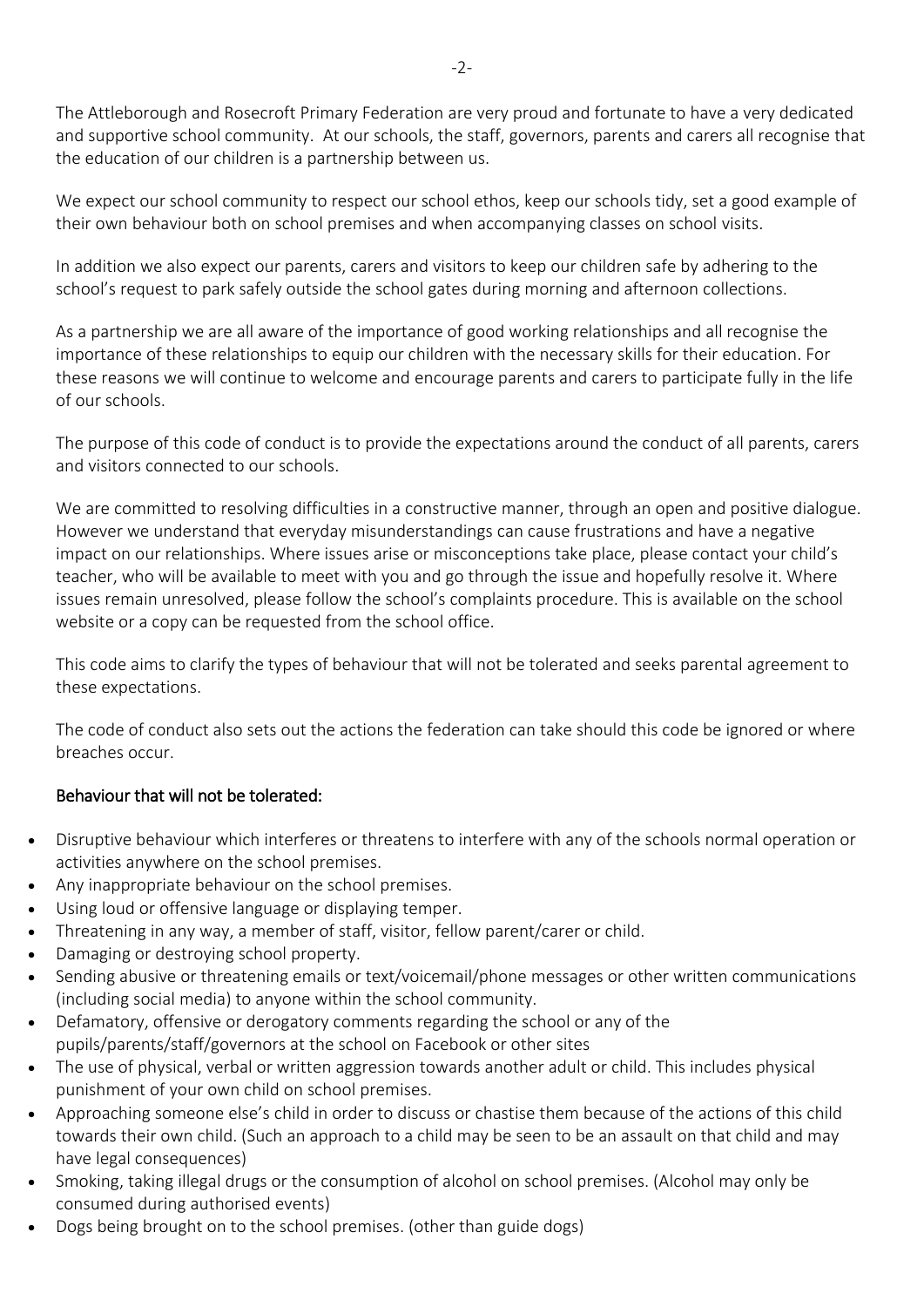Should any of the above occur on our school premises or in connection with our schools, the federation may feel it is necessary to take action by contacting the appropriate authorities or consider banning the offending adult from entering either or both of the schools' premises.

Thank you for abiding by this code in our schools. Together we create a positive and uplifting environment not only for the children but also all who work and visit our schools.

It is important for parents and carers to make sure any persons collecting their children are aware of this policy.

# What happens if someone ignores or breaks the code?

In the event of any parent/carer or visitor of the schools breaking this code then proportionate actions will be taken as follows:

In cases where the unacceptable behaviour is considered to be a serious and potentially criminal matter, the concerns will in the first instance be referred to the Police. This will include any or all cases of threats or violence and actual violence to any child, staff or governor in the schools. This will also include anything that could be seen as a sign of harassment of any member of the school community, such as any form of insulting social media post or any form of social media cyber bullying. In cases where evidence suggests that behaviour would be tantamount to libel or slander, then the federation will refer the matter to the County Council's Legal Team for further action. In cases where the code of conduct has been broken but the breach was not libellous, slanderous or criminal matter, then the federation will send out a formal letter to the parent/carer with an invite to a meeting.

If the parent/carer refuses to attend the meeting then the federation will write to the parent/carer and ask them to stop the behaviour causing the concern and warn that if they do not they may be banned from either or both of the school's premises. If after this behaviour continues, the parent/carer will again be written to and informed that a ban is now in place.

## Note:

(1) a ban from either or both of the schools can be introduced without having to go through all the steps offered above in more serious cases.

(2) Site bans will normally be limited in the first instance.

## Issues of conduct with the use of Social Media

Most people take part in online activities and social media. It's fun, interesting and keeps us connected.

Within these spaces however, we ask that you use common sense when discussing school life online.

'Think before you post' We ask that social media, whether public or private, should not be used to fuel campaigns and voice complaints against the school, school staff, parents or children.

We take very seriously inappropriate use of social media by a parent to publicly humiliate or criticise another parent, member of staff or child.

If parents have any concerns about their child in relation to the school as we have said above they should:

- 1. Initially contact the class teacher
- 2. If the concern remains they should contact the Year Leader, followed by the Assistant or deputy headteachers and if the issue has not been resolver the headteacher.
- 3. If still unresolved, the school governors through the complaints procedure